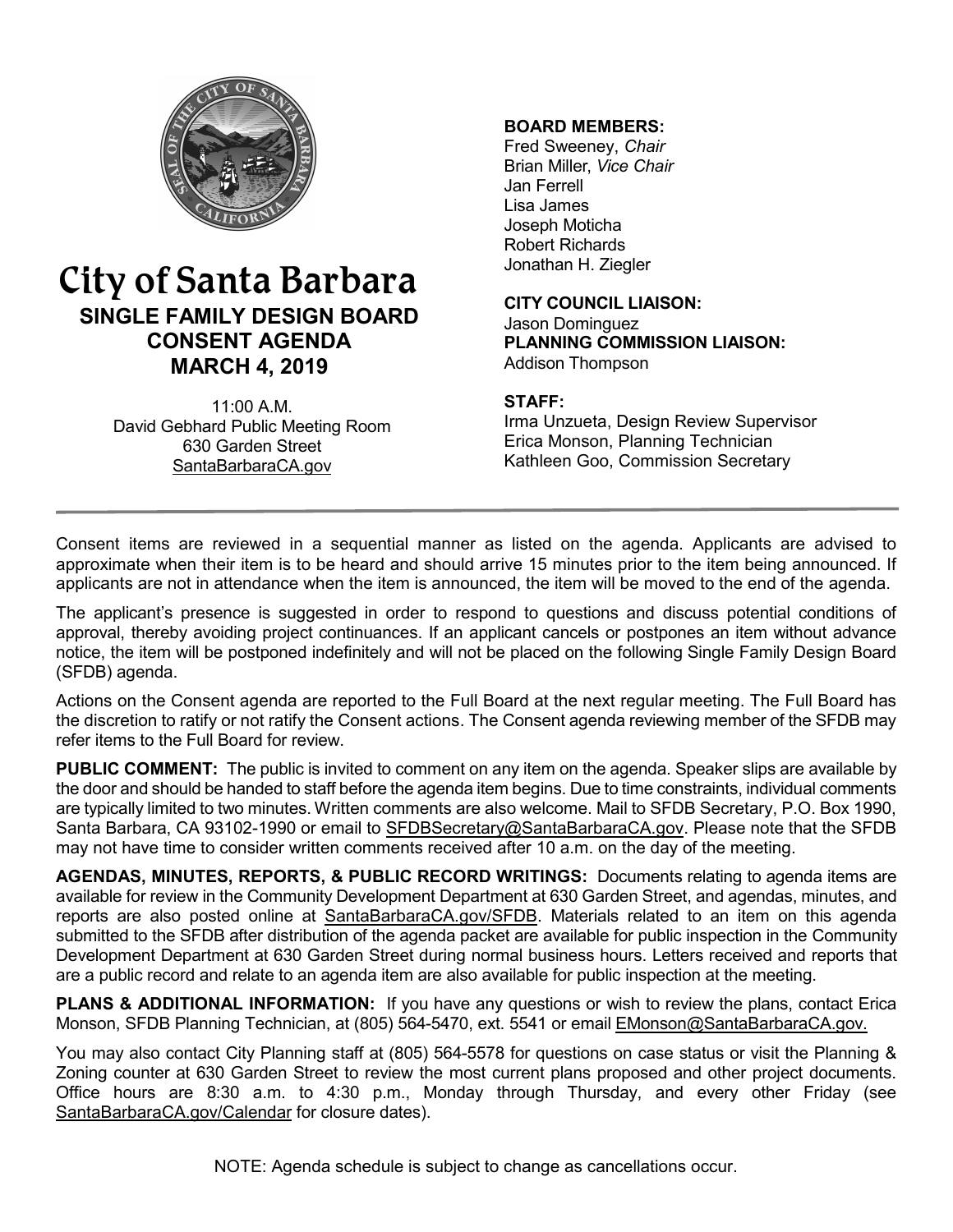**AMERICANS WITH DISABILITIES ACT:** If you need auxiliary aids or services or staff assistance to attend or participate in this meeting, contact the SFDB Secretary at (805) 564-5470, ext. 3308. If possible, notification at least 48 hours prior to the meeting will usually enable the City to make reasonable arrangements. Specialized services, such as sign language interpretation or documents in Braille, may require additional lead time to arrange.

**APPEALS:** Decisions of the SFDB may be appealed to the City Council. For further information on appeals, contact the Planning Division staff or the City Clerk's office. Appeals must be in writing and must be filed with the City Clerk at City Hall, 735 Anacapa Street within 10 calendar days of the meeting at which the Board took action or rendered its decision.

**NOTICE:** On Thursday, February 28, 2019, this Agenda was posted on the outdoor bulletin board at the Community Development Department, 630 Garden Street and online at [SantaBarbaraCA.gov/SFDB.](http://www.santabarbaraca.gov/gov/brdcomm/nz/sfdb/agendas.asp)

#### **PLEASE BE ADVISED**

CEQA Guidelines §15183 Exemptions (Projects Consistent with General Plan). Under this California Environmental Quality Act (CEQA) Guidelines section, projects with new development (new nonresidential square footage or new residential units) qualify for an exemption from further environmental review documents if (1) they are consistent with the General Plan development density evaluated in the 2011 General Plan Program Environmental Impact Report, and (2) any potentially significant project-specific impacts are addressed through existing development standards. Section 15183 exemptions are determined by staff based on a preliminary environmental review process. A decision-maker CEQA finding is required for a Section 15183 exemption. City Council General Plan environmental findings remain applicable for the project.

## **REVIEW AFTER FINAL APPROVAL**

#### **A. 41 EL CIELITO RD RS-1A Zone**

Assessor's Parcel Number: 019-360-006 Application Number: MST2017-00035 Owner: El Cielito Road Trust Architect: Wade Davis Design

(Approved project was a proposal to construct 351 square feet of upper level additions to the rear of an existing 3,522 square foot, two-level, single-family residence with an existing 673 square foot detached three-car garage and 435 square foot detached accessory building. The proposed total of 4,981 square feet of on a 1.57 acre lot located in the Hillside Design District is 94% of the guideline maximum floor-to-lot area ratio (FAR).)

**(Approval of Review After Final is requested to relocate previously approved windows along the south elevation and to eliminate windows at the east elevation. Project was last reviewed on February 13, 2017.)**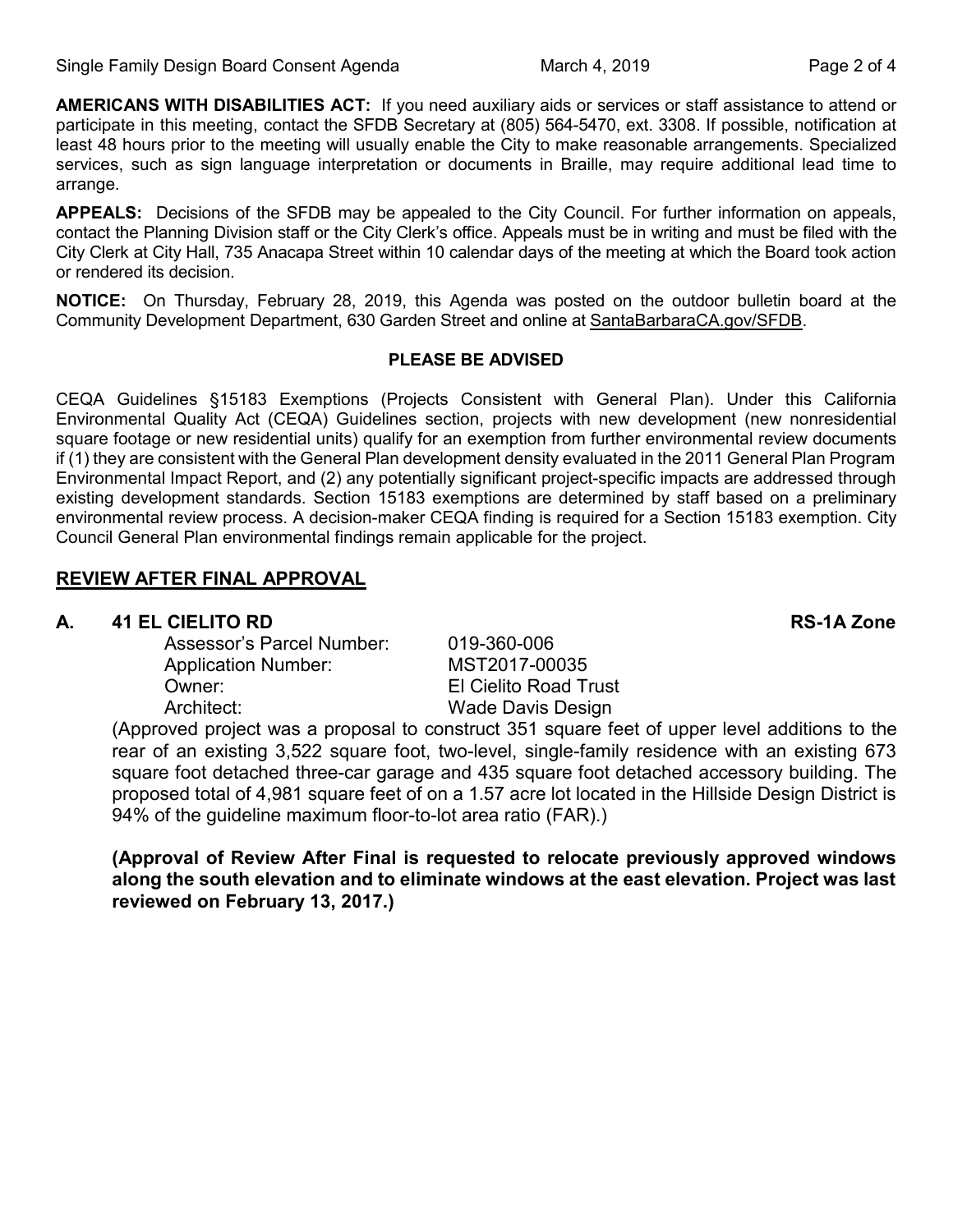## **FINAL REVIEW**

#### **B. 779 CALABRIA DR RS-10 Zone**

Assessor's Parcel Number: 049-292-014 Application Number: MST2017-00379 Owner: Paul and Susan Zink, Living Trust Architect: Paul Zink

(Proposal to construct a new 175 square foot second story deck, door and exterior stairs to an existing 1,908 square foot, two-story single family residence with an attached 432 square foot two-car garage. Other site improvements include a new 6-foot high wood fence with a gate, and a new air conditioner unit. The existing total of 2,340 square feet on a 10,531 square foot lot is 62% of the maximum allowable floor-to-lot area ratio (FAR).)

**(Final Approval is requested. Project was last reviewed on July 17, 2017.)**

# **PROJECT DESIGN APPROVAL AND FINAL APPROVAL**

# **C. 449 NORTHRIDGE RD RS-1A Zone**

Assessor's Parcel Number: 055-131-001 Application Number: MST2019-00038 Owner: Joseph R. Incandela Jr. Applicant: John Carter

(Proposal for a new 60 linear foot retaining wall on caissons in the rear yard of an existing single residential unit in the Hillside Design District.)

**(Project Design Approval and Final Approval are requested. Neighborhood Preservation, Hillside, and Sloped Lot Findings are required. Project was last reviewed on February 19, 2019.)**

## **PROJECT DESIGN APPROVAL AND FINAL APPROVAL**

#### **D. 1724 LA CORONILLA DR RS-15 Zone**

Assessor's Parcel Number: 035-081-006 Application Number: MST2018-00606

(Proposal for a 292 square foot second floor addition and 129 square foot roof deck on an existing 1,763 square foot single-residential unit with an attached 465 square foot two-car garage. The proposal includes new windows, the replacement of sliding doors on the north elevation, and the remodel of an existing bedroom. The proposed total of 2,520 square feet of development on an 8,410 square foot lot in the Hillside Design District is 77% of the maximum allowed floor-to-lot area ratio (FAR).)

**(Project Design Approval and Final Approval are requested. Neighborhood Preservation, Hillside, and Sloped Lot Findings are required. Project was last reviewed on December 10, 2018.)**

Owner: Nancy E. Heffron, Living Trust Architect: Ferguson Ettinger Architects